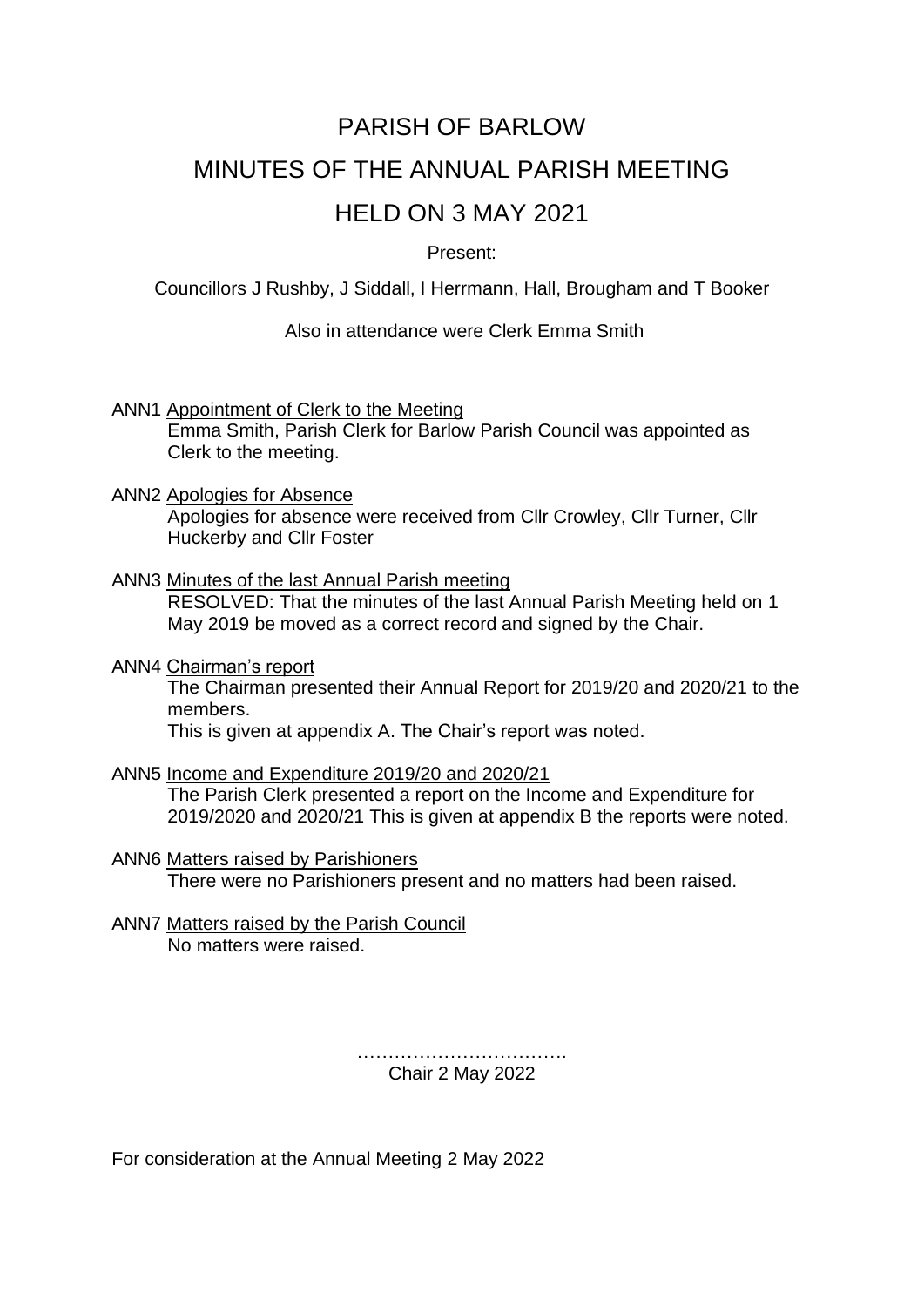# **Barlow Annual Report 2019/20 and 2020/21**

#### **Introduction**

#### **Purpose of the Annual Report**

The Annual Report is a way of communicating with the Parish on what the council is doing to meet the needs of the community.

#### **By the Chair Cllr John Rushby**

Lockdown last year prevented our holding an Annual Parish Meeting and so suspended a year end report resulting in this 2 year report. Councillors were automatically reelected for a further year and the Chair and Vice Chair remained in office.

I reported in 2018/2019 that our Parish Clerk, Emma Smith was sadly resigning her post to take up a Town Clerk's position elsewhere in Derbyshire and we recruited Helen Carrington as our replacement Parish Clerk. Helen's personal circumstances changed and so after 10 months left our employment, however we were delighted that Emma Smith who had remained as our Responsible Financial Officer agreed to resume the roll as Parish Clerk in addition to her other position.

I am very grateful for the valuable contribution that Emma has made to our Parish Council.

We nominated Emma for the Derbyshire Association of Local Councils, "Clerk of the year award" and we are delighted that she received the "Highly Commended Award" in October 2020. Well done Emma, richly deserved.

I thank all our Councillors for their dedication and enthusiasm and particularly thank Janet Siddall for her excellent support as Vice Chair.

Thanks also go to Cllr. Carol Huckerby for all her planning advice and her hard work as Chair of NEDDC last year.

Many thanks also go to Brian Wood our internal auditor.

Quite a number of changes have been made in the last 2 years.

The Speedwatch team is now operational, growing in volunteers, and in action regularly in the village increasing safety.

A new security entrance barrier has been erected at the village hall car park and smart new notice boards placed by the village hall gate and car park, also a Parish Council main notice board in the Parish Church area.

We have reviewed and acted on any amendments needed to outdated Bye Laws and examined deeds and all documentation including policies and standing orders.

Your Parish Council has put much debate into deciding progress on refurbishment of the village hall and this has been a significant priority for us.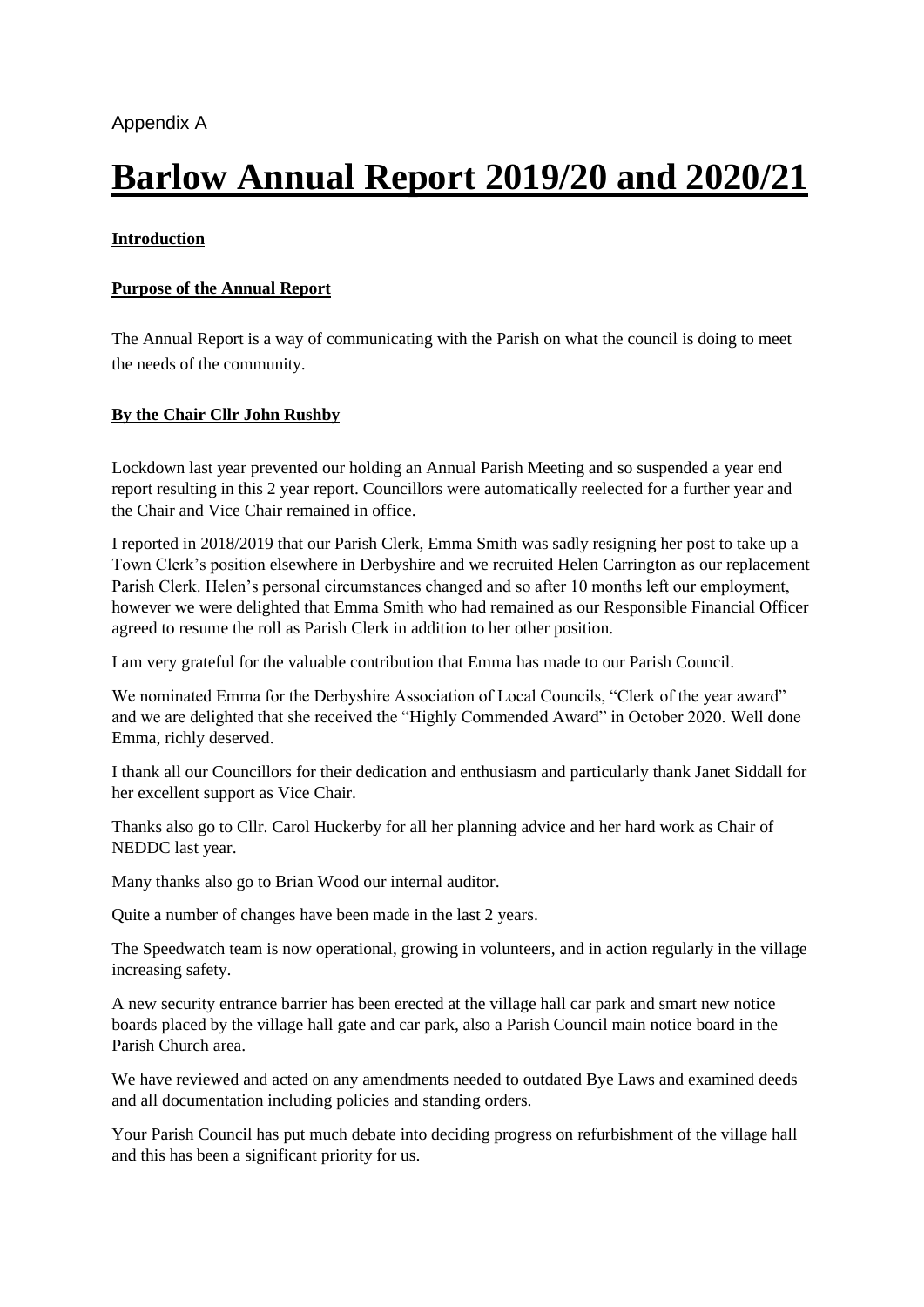We have tried hard to make a tired building fit for a variety of purposes, School, Pre- school, Carnival, Young Farmers, Keep Fit, Council Meetings and ready for bookings coming along, children's and adult parties, teas, dinners, retirement celebrations, memorial events, carnival events, weddings and business meetings. A lot of effort has gone into development and we have faced up to the cost as we believed the project so worthwhile.

We have moved all the hall storerooms around, reviewed and altered plug points, plumbing, added light fittings with LED mood lighting for hall events, knocked down walls, moved doors and built walls and opened up the hall more with French Doors out to the recreation ground enabling a marquee tunnel to be run directly to the doors for weddings and special events.

The hall, kitchen, toilets, corridors and committee room have all been redecorated to match remodeled and cleaned curtains.

Our new specially designed commercial kitchen has been completed enabling any Chef to feel at home, we have even provided new pots, pans, cutlery, cups saucers and plates for any catering event.

All we need now are more bookings for the hall to help contribute to the investment cost made for the future of the residents of Barlow and visitors alike.

Please consider our hall for your event as restrictions are lifted.

Parking is a problem in the village and has been for years however, we have had a parking line system completed at the Parish Church end of the village and in addition white mobility lines placed by the Lych gate crossing.

We have planted spring bulbs last year with the help of our school's Emerald Class, braving cold wet weather to plant 100 kilos of mixed bulbs opposite school and this year because of lock down the Councillors planted a further 100 kilos on the green opposite the Methodist Church and we hope to continue this each year to help brighten the village.

We are taking delivery of 30 trees this April, silver birch, rowan and wild cherry from the Woodland Trust which are being planted to help mitigate climate change.

We have also installed a new recycling bin to separate hall waste to demonstrate the need for green awareness.

Two new dedicated benches have been placed on the village green remembering 1914/18 & 1939/45 armed forces losses during those World Wars and we thank all the donors who generously made it possible for us to remember the sacrifice made for our safety.

Planning for the future, 2 new weatherproof picnic benches have been installed on the recreation ground and overgrown border hedge growth has been cut back.

It has been a particularly busy last 12 months with planning time spent and many project meetings and Council meetings held by zoom format owing to the lock down. We should have held a special open day in April 2020 for everyone to view the hall refurbishment but so many events were cancelled.

We have spent much time and expense on risk assessments and covid safety preparations for the hall & play area & have had to make the hall especially safe for the pre school key worker children attending.

Following the unprecedented problems caused by the pandemic, we are it appears with the vaccination programme progress, able to look forward later in the year to, "business as normal or near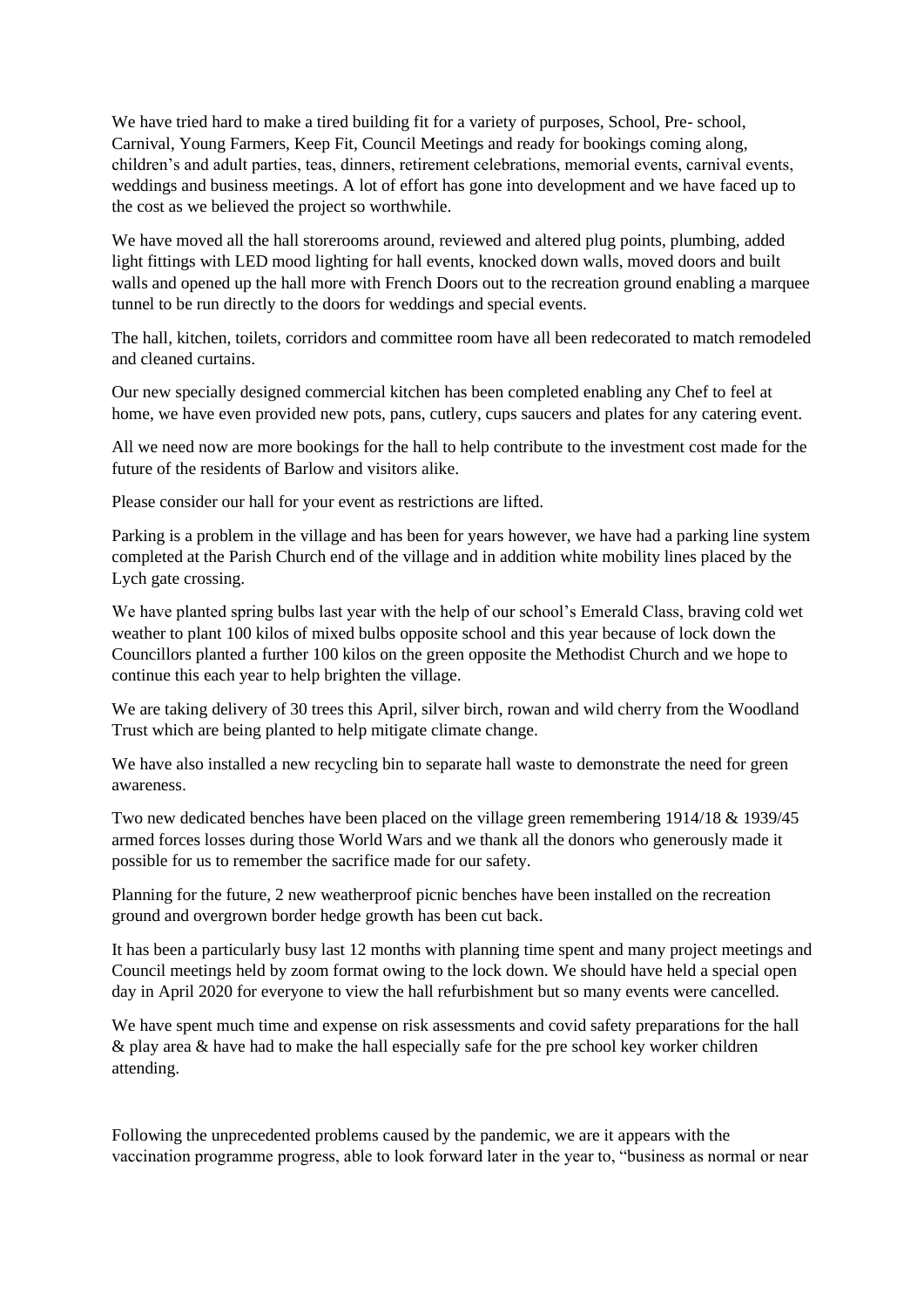normal" and it will be great to have some hall bookings back in place and our regular hall users back using our improved hall.

We have utilized our available lockdown time and made our village hall covid secure and are now planning a new open day later in the year when we can, not only show our refurbished hall, but at the same time consult with all the villagers on any further development plans that we are involved with and ask for your opinions and comments on them.

We do like to consult and most villagers know we listen and value your views.

Barlow is a special place and we on the Parish Council are determined along with your help to continue progress.

John Rushby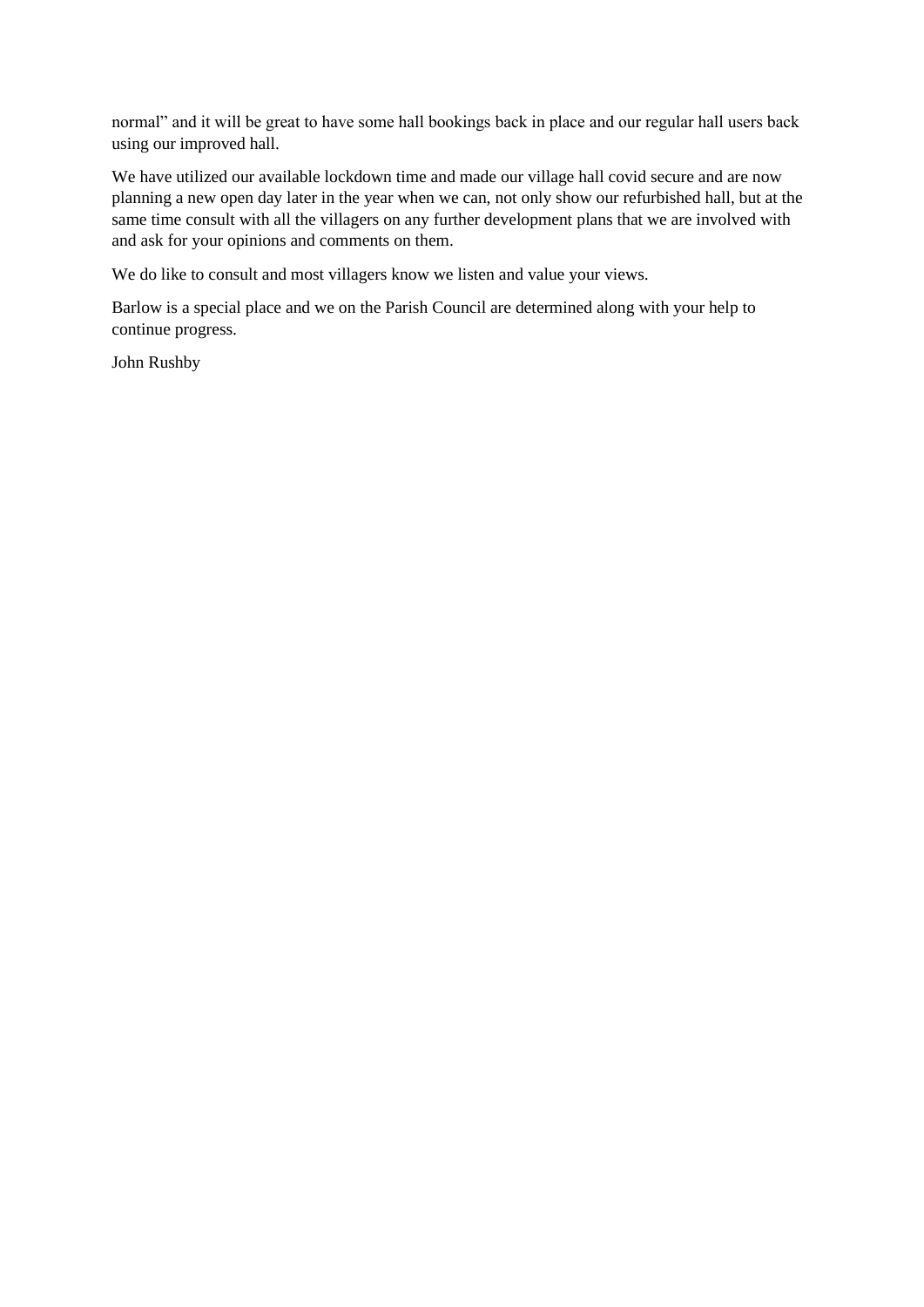# **Appendix B**

| Income and Expenditure 2019/20 and 2020/21 |                      |  |
|--------------------------------------------|----------------------|--|
| 2019/20                                    |                      |  |
| <b>Expenditure</b>                         | $\pmb{\mathfrak{L}}$ |  |
| Training and Administration                | 3,579.19             |  |
| <b>Salaries</b>                            | 6,725.37             |  |
| <b>Hall Costs</b>                          | 48,157.53            |  |
| Footpaths and Bridleways                   | 3,275.01             |  |
| Recreation Ground and Playground           | 850.98               |  |
| Dog Bins                                   | 742.56               |  |
| Loan                                       | 3,249.24             |  |
| Section 137                                | 1,370.00             |  |
| <b>Total Expenditure 2019/20</b>           | 67,949.88            |  |
| <b>Income</b>                              |                      |  |
| Precept                                    | 29,127.17            |  |
| Donations and Grant                        | 635.78               |  |
| Loan                                       | 25,000.00            |  |
| Hall - Regular Hirers                      | 4,275.75             |  |
| Hall - Adhoc Hirers                        | 2,677.00             |  |
| Car Boot                                   | 28.00                |  |
| Misc                                       | 911.40               |  |
| <b>Bank Interest</b>                       | 20.15                |  |
| <b>Total Income 2019/20</b>                | 62,675.25            |  |